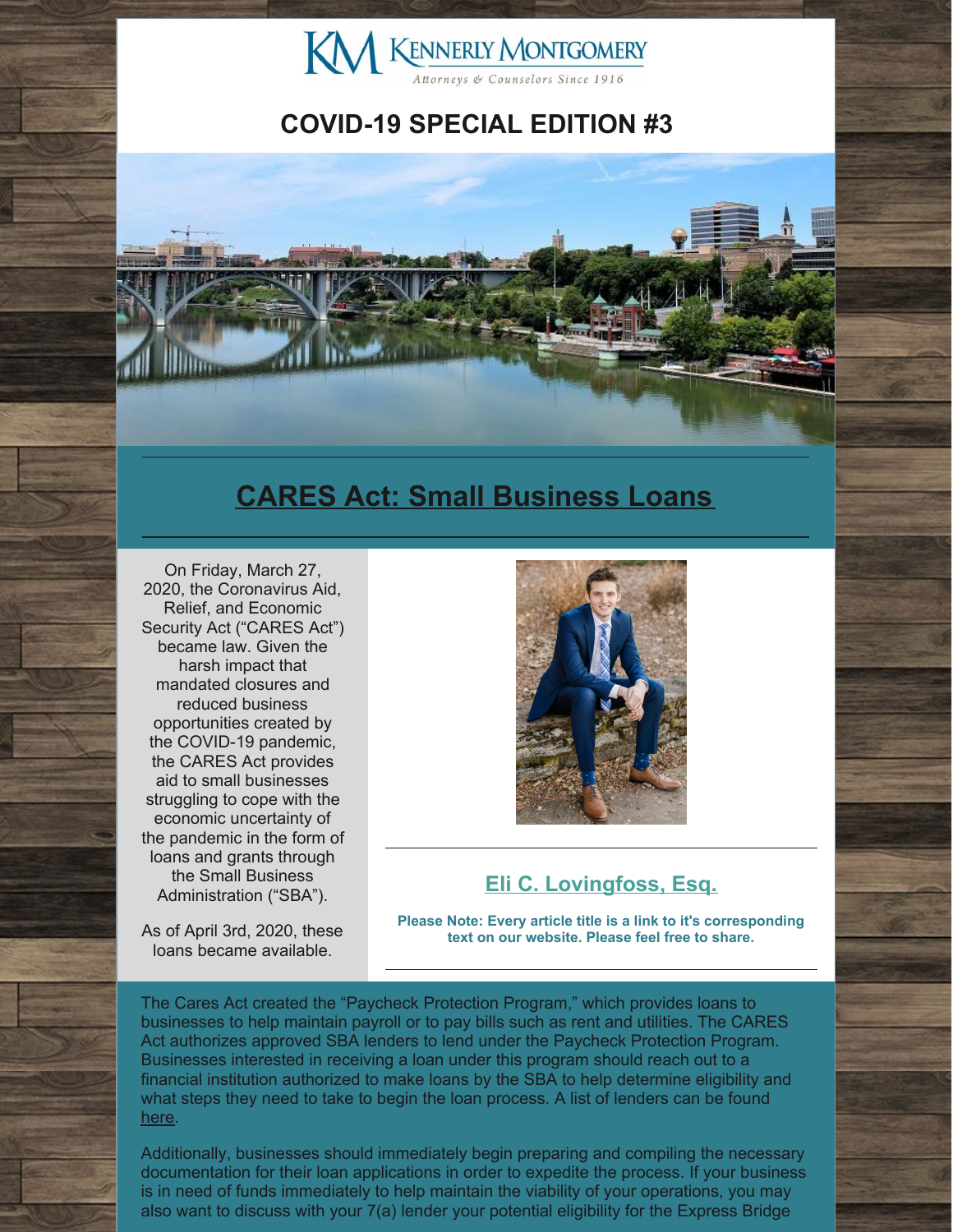Loan program, which permits a loan of up to \$25,000 on short notice.

The Department of the Treasury has also recently released draft guidance for borrowers under the Paycheck Protection Program. While this guidance is not final, it will be noted in this article where relevant to provide a better idea of how the program will be administered.

The Act also expanded the availability of Economic Injury Disaster Loans ("EIDL") to businesses that have suffered substantial economic injury directly related to COVID-19. If your business is interested in applying for the EIDL program, you should visit the SBA's website. This website will guide you through the [application](https://www.sba.gov/disaster/apply-for-disaster-loan/index.html) process and let you know what documentation is necessary to complete the application.

Please note this article is meant only to provide a brief overview and general information on the CARES Act. Nothing within this article is intended to be legal advice. If you have questions about how the CARES Act relates specifically to your business or organization, please contact us at Kennerly, Montgomery, and Finley and we would be happy to assist you.

### **Paycheck [Protection](http://www.kmfpc.com/Articles/cares_act_small_business_loans.aspx) Program**

The Paycheck Protection Program, created by the Coronavirus Aid, Relief, and Economic Security Act ("CARES Act" or "Act"), makes loans available to small businesses, non-profit organizations, veteran's organizations, and tribal businesses, so long as these entities have fewer than 500 employees. A non-profit organization, for purposes of the Act, is one that is described by section 501(c)(3) of the Internal Revenue Code ("Code") and is tax exempt pursuant to section 501(a) of the Code. For purposes of determining the number of employees, the Act counts anyone as an employee who works on a full-time, part-time, or other basis. Additionally, the Act has also expanded the availability of loans to independent contractors, sole proprietorships, and other self-employed individuals. For independent contractors, sole proprietorships, and self-employed individuals, the applicant must have been operating during what the Act calls the "covered period," which is defined as February 15, 2020 to June 30, 2020 ("Covered Period").

The Paycheck Protection Program provides loans up to \$10,000,000 to assist businesses with expenses that they may have a difficult time meeting. The actual loan amount to any given business will vary based on a formula that uses payroll costs as a baseline to determine the amount of assistance needed. Notably, the Act excludes from its definition of "payroll costs" the compensation of an individual employee in excess of an annual salary of \$100,000, which likely allows a borrower to count \$100,000 of an employee's salary or wages even if that employee makes more than \$100,000 per year. This is consistent with recent guidance from the Treasury Department, which provided that "payroll costs are capped at \$100,000 on an annualized basis for each employee." If a loan application is approved, the loan funds may be used for various approved purposes, including:

- payroll costs, consisting of:
	- salary, wages, commissions, or tips;
	- employee benefits including costs for vacation , parental, family, medical or sick leave; allowance for separation or dismissal; payments required for the provisions of group health care benefits including insurance premiums; and payment of any retirement benefit;
	- state and local taxes assessed on compensation; and
	- for a sole proprietor or independent contractor: wages, commissions, income, or net earnings form self-employment, capped at \$100,000 on an annualized basis for each employee.
- mortgage interest payments, incurred before the Covered Period
- rent payments, under lease agreements in force before the Covered Period
- utilities, for which service began before the Covered Period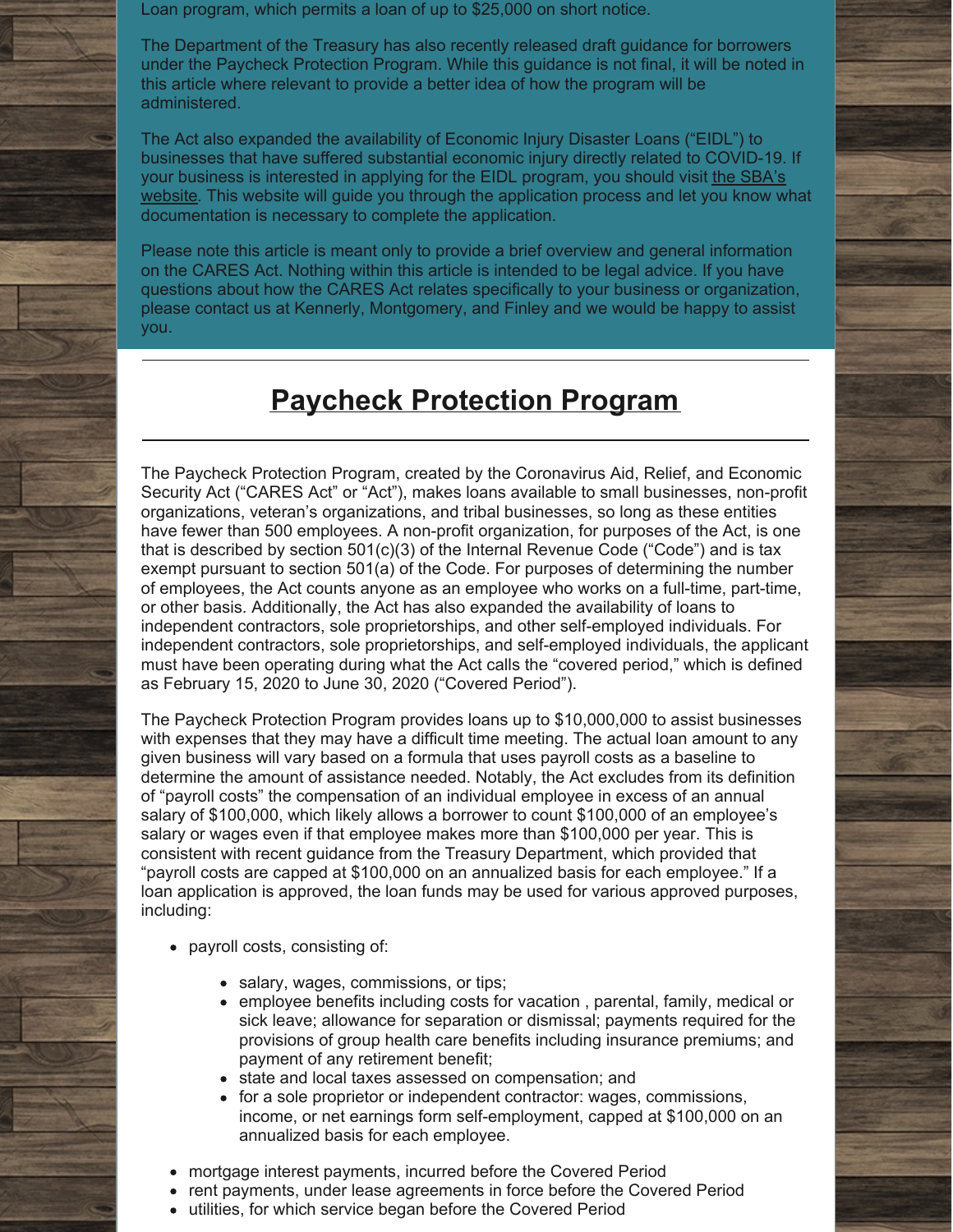• interest on debt obligations incurred prior to the Covered Period.

The loans under this program have a maximum interest rate of 4%, however, Treasury guidance has stated that the interest rate will be a fixed interest rate of 1.00%. It is unclear whether the 1.00% interest rate is on a per month or per annum basis and further guidance is necessary on this issue. Similarly, the bill is silent as to whether the 4% maximum interest rate is on a per month or per annum basis.

The Act also permits loans taken under the EIDL program after January 31, 2020 to be refinanced to Paycheck Protection Program loans and raises the limit on express loans from \$350,000 to \$1,000,000. Any amount of a loan under the Paycheck Protection Program that is not forgiven, as described below, has a maximum maturity date of ten years from the date the forgiveness application is submitted, however, the Treasury has indicated that loans under the program must be paid within two years. According to the Treasury, the loans may be repaid earlier without any prepayment penalty or fee.

In order to ease the burden on those seeking loans under this program, the Act waives any requirement that the applicant make a personal guarantee or put up any collateral in connection with the loan. Further, the Act also makes the loans non-recourse, meaning that the individual members, shareholders, or partners in a business are not able to be sued for the debt of the business so long as the funds are used for an authorized purpose. The Act also waives the requirement that the applicant not be able to receive credit elsewhere and any fees that would normally be required to apply for a loan under this section of the Small Business Act.

A borrower that was in operation as of February 15, 2020 and had an application for a loan under this section approved or pending as of the date of the enactment of the Act, March 27, 2020, is eligible for deferment of their loan payments. Specifically, an eligible borrower will have its payments, including principal, interest, and fees, deferred for at least six months and up to one year. Additionally, the Act also provides for subsidies for SBA loans taken out prior to the enactment of the CARES Act or for SBA loans taken out after the enactment, but which are not Paycheck Protection Program loans. In particular, the SBA shall pay the principal, interest, and fees on loans:

- made prior to the CARES Act and not on deferment, for six months beginning with the next due payment;
- made prior to the CARES Act and on deferment, for six months beginning with the next payment due after the end of the deferment period;
- made in the six-month period beginning on the date of enactment of the CARES Act, March 27, 2020, for six months beginning with the first payment due on the covered loan.

Any person applying for a loan under this program must make a good faith certification of the following:

- That the uncertainty of current economic conditions makes the loan necessary to support ongoing operations of the recipient;
- That funds will be used for the permissible purposes;
- That no other loan application under this section is pending for the same purpose and duplicative of amounts applied for or received under a covered loan; and
- That during the covered period the recipient has not received amounts under this section for the same purpose and duplicative of amounts applied for or received under a covered loan.

The Treasury has indicated that small businesses and sole proprietorships may begin to apply for loans under the program beginning April 3, 2020, and that independent contractors and self-employed individuals may begin seeking loans beginning April 10, 2020. Though the program lasts until June 30, 2020, the Treasury strongly encourages those seeking these loans to apply as soon as possible due to the funding cap on the program and the time it will take lenders to process the loans.

It is important for businesses or organizations considering whether to seek out a Paycheck Protection Program loan to know that receipt of a loan under the Small Business Act will exclude the business or organization from receiving the Employee Retention Credit for employers subject to closure due to COVID-19.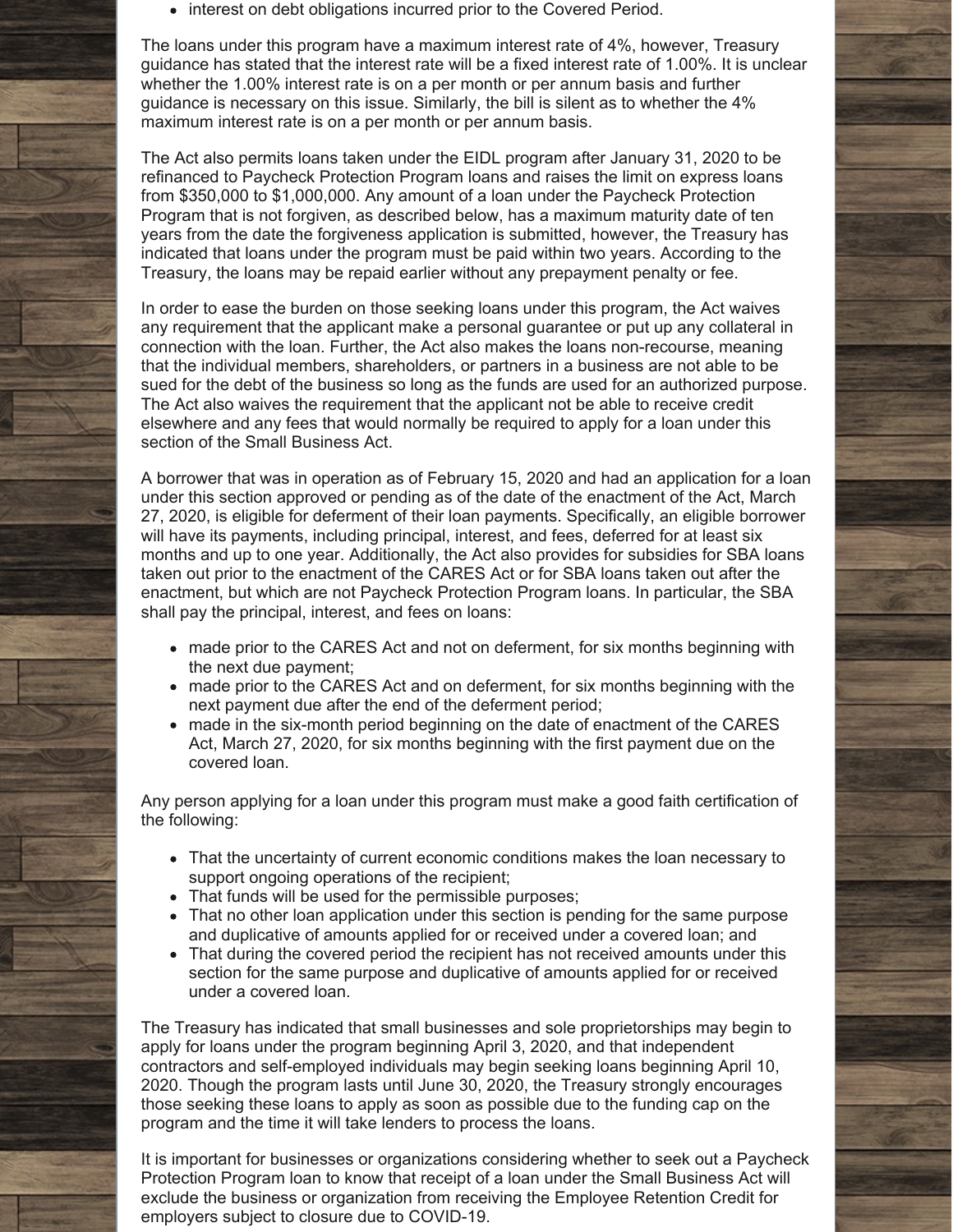Additionally, if a business or organization has a Small Business Act loan forgiven pursuant to the CARES Act, then that business or organization will also not be able to take advantage of the deferment of employer payroll taxes included in Title II of the Act. Title II of the Act contains various tax provisions relating to net operating losses and other important tax features both for upcoming and past tax years that businesses. Those features are not considered by this article, and business should consult with their accounting experts on any tax related questions.

## **Loan [Forgiveness](http://www.kmfpc.com/Articles/cares_act_small_business_loans.aspx) Under the Paycheck Protection Program**

Loans made under the Paycheck Protection Program are eligible to be forgiven up to the entire amount of the principal of the loan. The amount of a loan that is forgivable is calculated by summing over an eight-week period beginning with the date the loan is originated the total of:

- Payroll costs;
- Interest payments on a mortgage existing prior to February 15, 2020;
- Rent payments on a lease agreement existing prior to February 15, 2020; and
- Utility payments on any service that began prior to February 15, 2020.

Treasury guidance has indicated that, due to expected high usage of the program, not more than 25% of the forgiven amount may be for non-payroll costs. The amount of forgiveness shall be reduced based upon two considerations:

- 1. whether the borrower reduced the number of employees during the eight-week period; and
- 2. whether the borrower reduced employee salaries or wages by more than twenty five percent during the eight-week period.

With respect to the amount of a forgiveness reduction based upon a reduction in the number of employees, the amount is calculated by determining the amount of forgiveness based upon the calculation above and multiplying that amount by a fraction where the numerator is the average number of full-time equivalent employees per month during the covered period and the denominator is either:

- 1. the average number of full-time equivalent employees per month between February 15, 2019 and June 30, 2019; or
- 2. the average number of full-time equivalent employees per month between January 1, 2020 and February 29, 2020.

The borrower may elect which calculation method to use. If the borrower is a seasonal employer, the denominator is the average number of full-time equivalent employees per month employed by the borrower between February 15, 2019 and June 30, 2019.

As it relates to the reduction in salary and wages, the amount of forgiveness is reduced by the total amount of any reduction in salary or wages of any employee in excess of twentyfive percent (25%) of the total salary or wages of the employee during the most recent full quarter during which the employee was employed. However, employees who, during any single pay period, made more than \$100,000 in annualized salary are excluded from this calculation.

However, if there is a reduction in employees or wages and salaries of employees between February 15, 2020 and April 26, 2020 and that reduction is eliminated no later than June 30, 2020, then the amount of forgiveness will be calculated without regard to any such eliminated reduction. Additionally, if a borrower has tipped employees the borrower may receive forgiveness for additional wages paid to those employees. In order to receive loan forgiveness, the borrower must submit an application for forgiveness to its lender and include with the application the following documentation: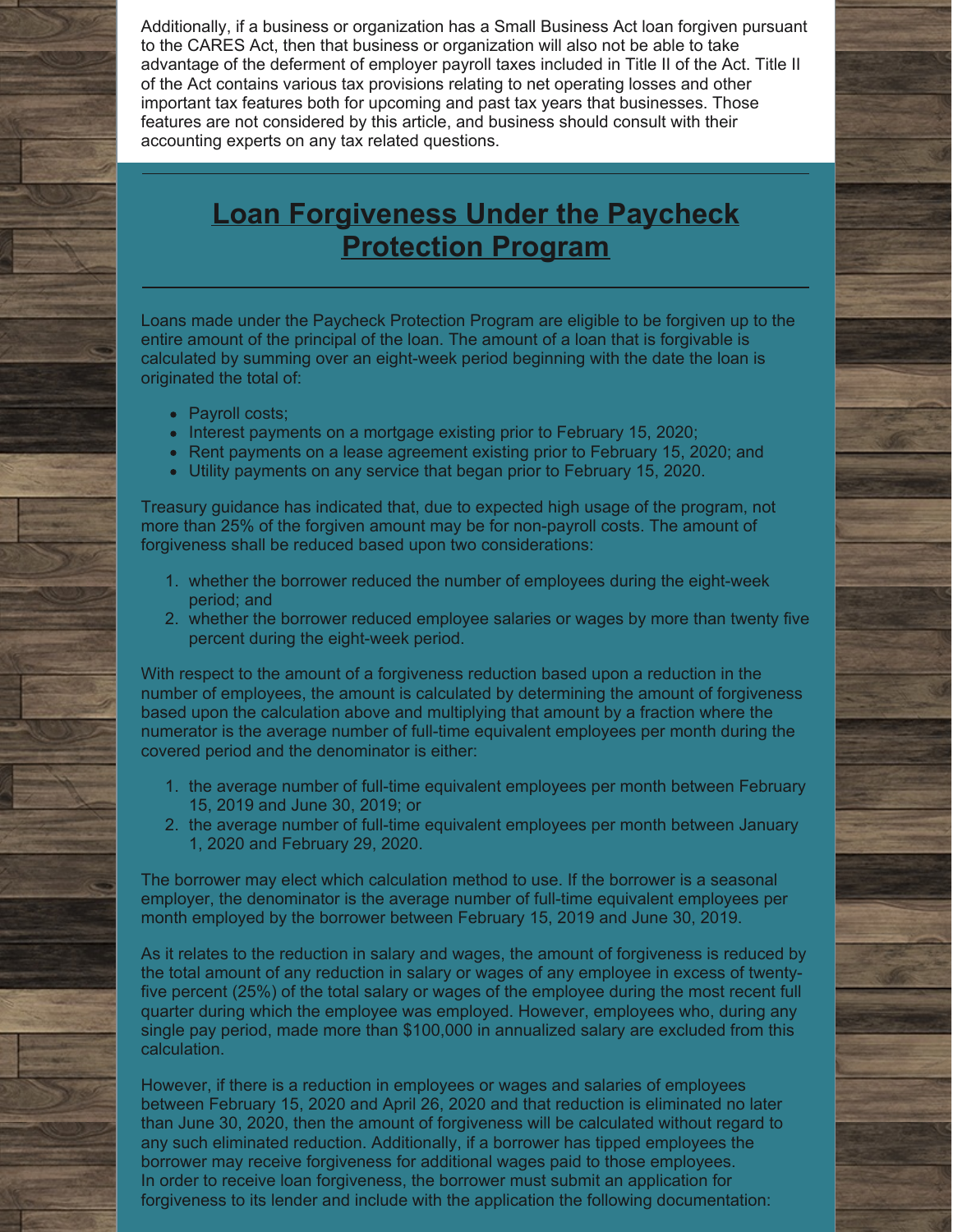- Payroll tax filings;
- State income, payroll, and unemployment insurance filings;
- Cancelled checks, payment receipts, transcripts of accounts, or other documents showing payments on mortgage, rent, utility, or other debt obligations; and
- Certification that the information is true, and the loan was used for covered expenses.

#### **[Emergency](http://www.kmfpc.com/Articles/cares_act_small_business_loans.aspx) Injury Disaster Loans**

The CARES Act has expanded access to Economic Injury Disaster Loans ("EIDL") under section 7(b)(2) of the Small Business Act. These loans are now available to businesses with less than 500 employees, independent contractors, sole proprietorships, co-ops with less than 500 employees, tribal small business concerns with less than 500 employees, private non-profit organizations, and small agricultural co-ops.

An applicant for an EIDL must have suffered "substantial economic injury" directly related to COVID-19. The Act defines the "covered period" for this section as January 31, 2020 to December 31, 2020. The Act waives the requirements that the applicant not be able to receive credit elsewhere and that the business have been in operation for one year prior to the date of the application for the loan. However, these requirements are not waived for businesses that were not in operation as of January 31, 2020. No personal guarantee is required for an EIDL under \$200,000, however, collateral is required for any EIDL over \$25,000.

The maximum amount for an EIDL under this section is \$2,000,000. The actual amount of an EIDL loan is determined by the amount of economic injury suffered by the applicant less contributions from any potential insurance proceeds or other recovery avenues. The interest rates on an EIDL loan are 3.75% for businesses and 2.75% for non-profit entities. The term of an EIDL loan is determined on a case-by-case basis, but is capped at a 30 year term. The first payment on an EIDL loan is due twelve months from the issue date of the funds.

Of particular importance, the Act permits an EIDL applicant to request an advance on the requested funds three days after submission of the application. The advance is capped at \$10,000 and may be used to pay for:

- Paid sick leave for employees unable to work due to the effects of COVID-19;
- Maintaining payroll to retain employees during slowdowns and disruptions;
- Meeting increased costs to obtain materials unavailable from the applicant's original source due to interrupted supply chains;
- Making rent or mortgage payments (not just interest); and
- Repaying obligations that are unable to be met due to revenue loss.

Even if the EIDL application is eventually denied, the advance is considered to be a grant that is not required to be paid back. Further, if the applicant is approved for or transfers into the Paycheck Protection Program, the advance is reduced from the amount of loan forgiveness.

**We've Got Your Six [\(Reasons](http://www.kmfpc.com/Articles/weve_got_your_six_reasons_for_paid_sick_leave_under_the_ffcra_covered.aspx) for Paid Sick Leave Under the FFCRA) Covered.**

> **by [Ashley](http://www.kmfpc.com/attorneys/ashley_n_trotto.aspx) N. Trotto, Esq. with assistance from Law Clerk Zach Kiffmeyer**

The DOL has issued some much-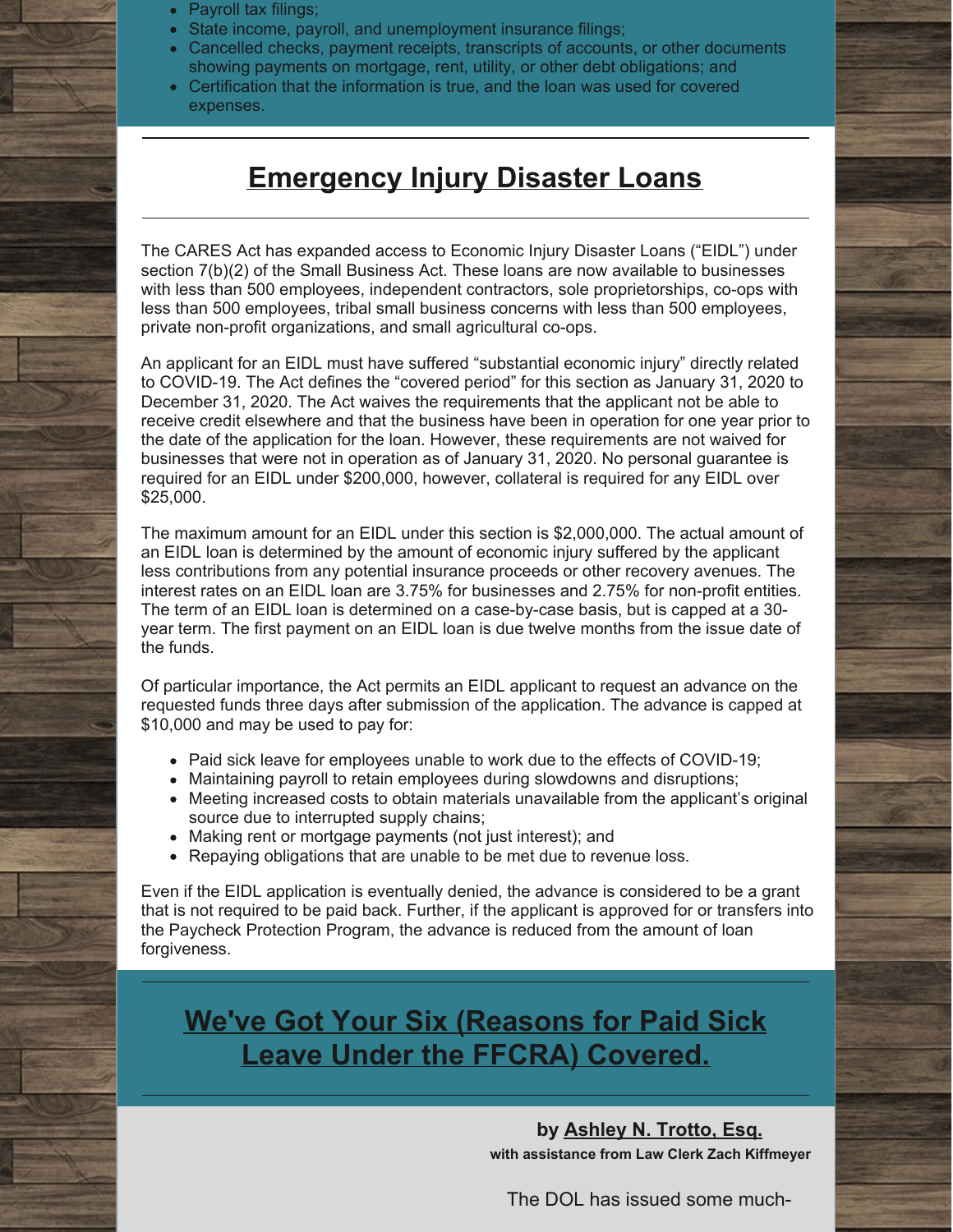

needed guidance on applying the six qualifying reasons for paid sick leave under the Families First Coronavirus Response Act ("Act"). We've summarized the six qualifying reasons, including the new guidance, below:

#### **1) An employee is unable to work because he or she is subject to a Federal, State, or local COVID–19 quarantine or isolation order.**

a) An employee may take paid sick leave only if being subject to one of these orders prevents him or her from working or teleworking. Quarantine or isolation orders include orders advising some or all citizens to shelter in place, stay at home, quarantine, or otherwise restrict their own mobility. The key question is whether the employee would be able to work or telework ''but for'' being required to comply with a quarantine or isolation order.

b) An employee subject to one of these orders may not take paid sick leave where the employer does not have work for the employee (e.g., if the employer is temporarily closed due to COVID-19). This is because the employee would be unable to work even if he or she were not required to comply with the quarantine or isolation order.

#### **2) An employee is unable to work because he or she has been advised by a health care provider to self-quarantine for a COVID–19 reason.**

The regulations clarify that the advice to self-quarantine must be based on the health care provider's belief that the employee has COVID–19, may have COVID–19, or is particularly vulnerable to COVID–19. And, self-quarantining must prevent the employee from working.

#### **3) An employee is experiencing symptoms of COVID–19 and seeking a medical diagnosis.**

a) The regulations list the following symptoms that could trigger an employee to seek a medical diagnosis: fever, dry cough, shortness of breath, or other COVID–19 symptoms identified by the [CDC](https://www.cdc.gov/coronavirus/2019-ncov/symptoms-testing/symptoms.html).

b) Paid sick leave must be limited to the time the employee is unable to work because he or she is taking "affirmative steps" to obtain a medical diagnosis. Affirmative steps include time spent making, waiting for, or attending an appointment for a test for COVID–19.

c) An employee may continue to take leave while:

- experiencing any COVID-19 symptoms or after testing positive for COVID–19, provided that the health care provider advises the employee to self-quarantine; or
- awaiting a test result.

In the case of an employee who exhibits COVID–19 symptoms and seeks medical advice but is told that he or she does not meet the criteria for testing and is advised to self-quarantine, he or she is eligible for leave under the second reason, provided he or she meets all the requirements spelled out above.

\*\***For the first three qualifying reasons** , an employee who can telework is not entitled to paid sick leave if: (a) the employer has work for the employee to perform; (b) the employer permits the employee to perform that work remotely; and (c) there are no extenuating circumstances, including serious COVID-19 symptoms, that prevent the employee from performing that work.

**4) An employee is unable to work because he or she needs to care for an individual who (a) is subject to a Federal, State, or local quarantine or isolation order; or (b) has been advised by a health care provider to self-quarantine based on the health care provider's belief that he or she has COVID-19, may have COVID-19, is particularly vulnerable to COVID-19 or the health care provider has other COVID-19 related concerns.**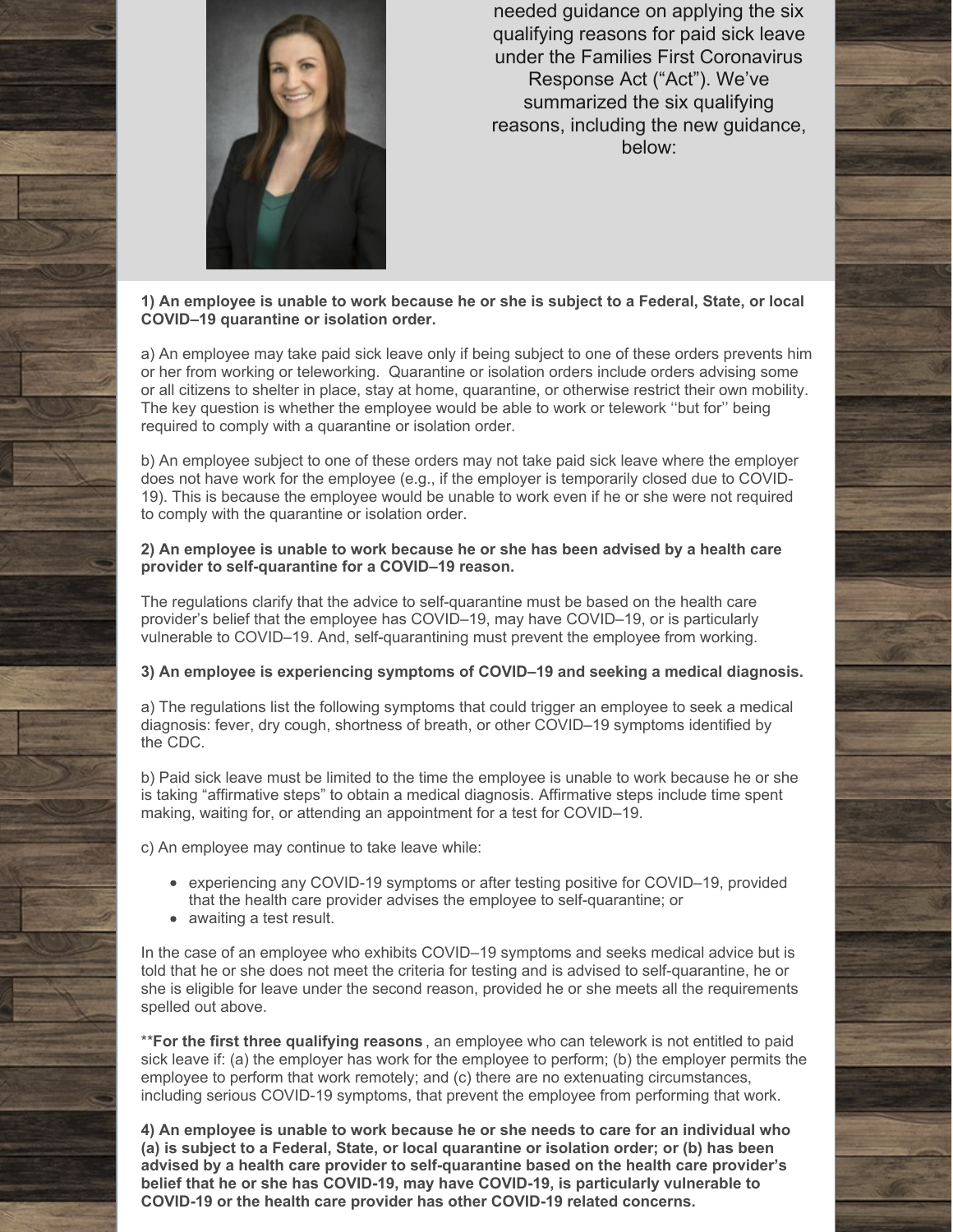The regulations clarify that the individual being cared for must be an immediate family member, roommate, or a similar person with whom the employee has a relationship that creates an expectation that the employee would care for the person if he or she self-quarantined or was quarantined.

**5) An employee is unable to work because the employee needs to care for his or her son or daughter if (a) the child's school or place of care has closed; or (b) the childcare provider is unavailable, due to COVID–19 related reasons.**

An employee may take paid sick leave to care for his or her child only when the employee needs to, and actually is, caring for his or her child. An employee is not eligible for paid leave if another suitable individual—such as a co-parent, co-guardian, or the usual childcare provider—is available to provide the care the employee's child needs.

**6) An employee is unable to work because the employee is experiencing any other substantially similar condition specified by the Secretary of Health and Human Services in consultation with the Secretary of the Treasury and the Secretary of Labor.**

This is a "catch-all" provision for other circumstances not specifically mentioned in this regulation. To date, no additional conditions have been listed.

**A reminder:** The required rate of compensation is generally the employee's regular rate of pay. However, for uses described in (4), (5) or (6) above, the employee's required rate of compensation shall generally be 2/3 of the employee's regular rate of pay. Paid sick leave under the Act shall not exceed \$511 per day (\$5,110 in the aggregate) for uses described in (1), (2), or (3) above or \$200 per day (\$2,000 in the aggregate) for uses described in (4), (5), or (6) above.

Kennerly Montgomery appreciates your time, and our attorneys are here to assist you during these unusual and unprecedented times. If you have any questions, please reach out to one of our attorneys at (865) 546-7311.

# **Prior Coverage**

**CARES Act Provides Early Access to Retirement Funds and Other [Retirement](http://www.kmfpc.com/Articles/cares_act_provides_early_access_to_retirement_funds_and_other_retirement_plan_relief.aspx) Plan Relief Due to COVID-19**

**DOL Provides Limited Guidance on New Families First [Coronavirus](http://www.kmfpc.com/Articles/dol_provides_limited_guidance_on_new_families_first_coronavirus_response_act.aspx) Response Act**



**[Ashley](http://www.kmfpc.com/attorneys/ashley_n_trotto.aspx) N. Trotto, Esq.**

**Bill [Mason,](http://www.kmfpc.com/attorneys/bill_mason.aspx) Esq.**

**Kathy [Asling,](http://www.kmfpc.com/attorneys/kathy_d_aslinger.aspx) Esq.**

**Please Note: Every article title is a link to it's corresponding text on our website. Please feel free to share.**

**A Summary of the Families**

**Leave Policy [Review:](http://www.kmfpc.com/Articles/leave_policy_review_coronavirus_covid-19.aspx)**